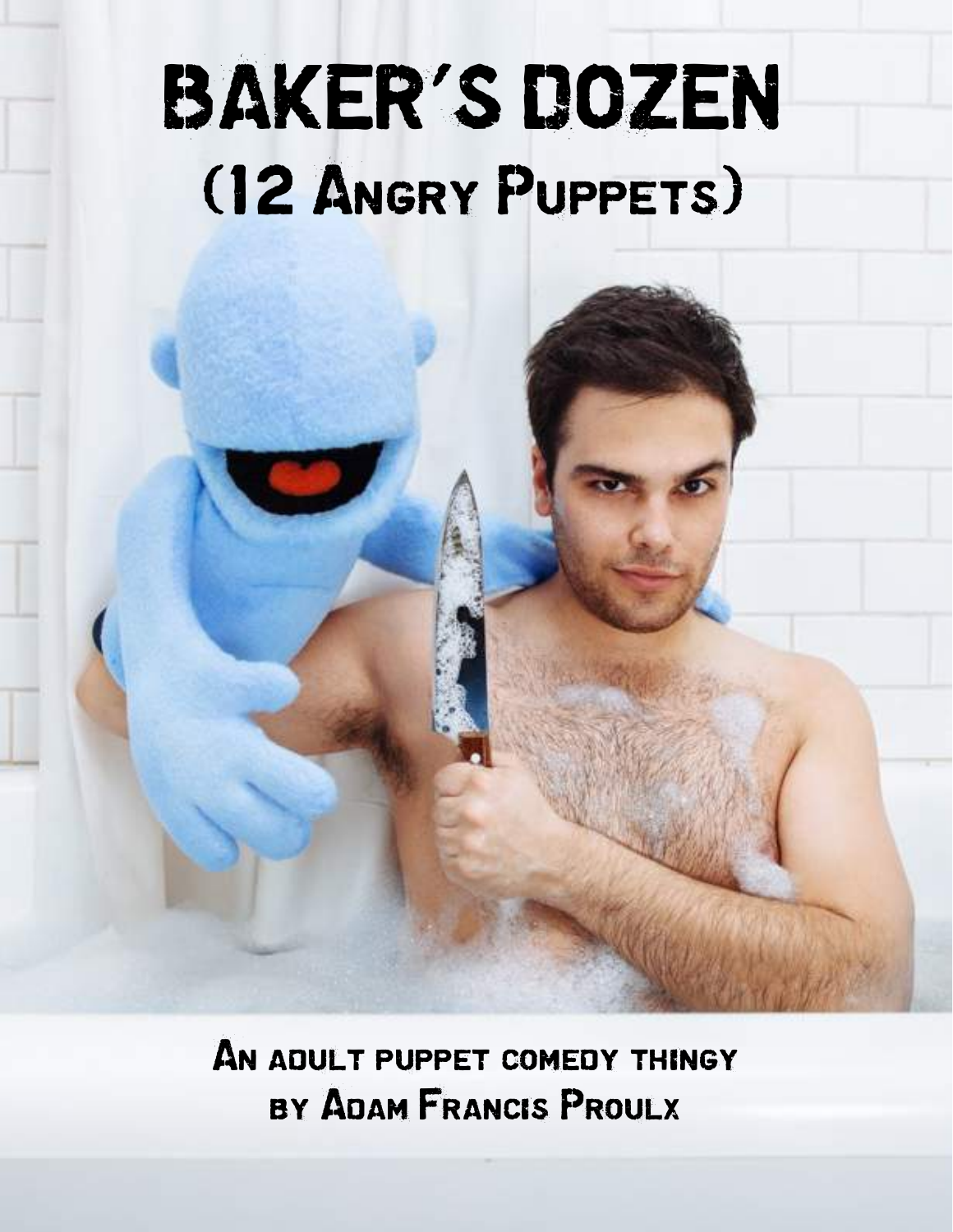#### **SHOW DESCRIPTION**

Rub-a-dub-dub, the Baker's dead in the tub! Now his husband the Butcher is on trial. And what ever happened to this mysterious Candlestick Maker?

A single puppeteer, Adam Francis Proulx, transforms one puppet into the twelve members of the jury. These are the characters who must decide the Butcher's fate in this courtroom drama / puppet show / mystery / comedy / one-man show, *BAKER'S DOZEN: 12 Angry Puppets.* 

The jurors struggle with the mystery of Baker's death, their own personal problems, our flawed judicial system, their fellow jurors, their own gnat-like attention spans, their intolerance of people unlike themselves, and of lactose.

*BAKER'S DOZEN: 12 Angry Puppets* had a workshop production at the Toronto Festival of Clowns and premiered at the Toronto Fringe Festival in the Summer of 2014. The production has toured across Canada (Best of Fringe TO, Mntrl, Van), opened for Rick Mercer and has even been taped for television. The show was the recipient of the BC Touring Council Award at Vancouver Fringe in September 2015.

## **PERFORMER BIOGRAPHY**

Adam Francis Proulx is a Canadian actor, singer, and puppeteer. He graduated with a degree in theatre and business from the University of Waterloo and studied MA level voice at NYU. Outside of his own creations, Proulx has worked with such companies as Drayton Entertainment, Walt Disney World Entertainment, Victoria Playhouse, Sudbury Theatre Centre, Theatre to Go, Sky Gilbert's Cabaret Company, and Mad Science **Productions** 

@adamfproulx | www.AdamFrancisProulx.com

## **TECHNICAL REQUIREMENTS**

The show, at its simplest, requires five basic lighting states: full blackout, transition, back lighting, centre focus, and general wash.

Depending on the venue size, a headset microphone can be used.

The show requires 1-2 technicians including the Stage Manager supplied by the production to run sound and lights.

A technical rehearsal of three hours will be required prior to the performance.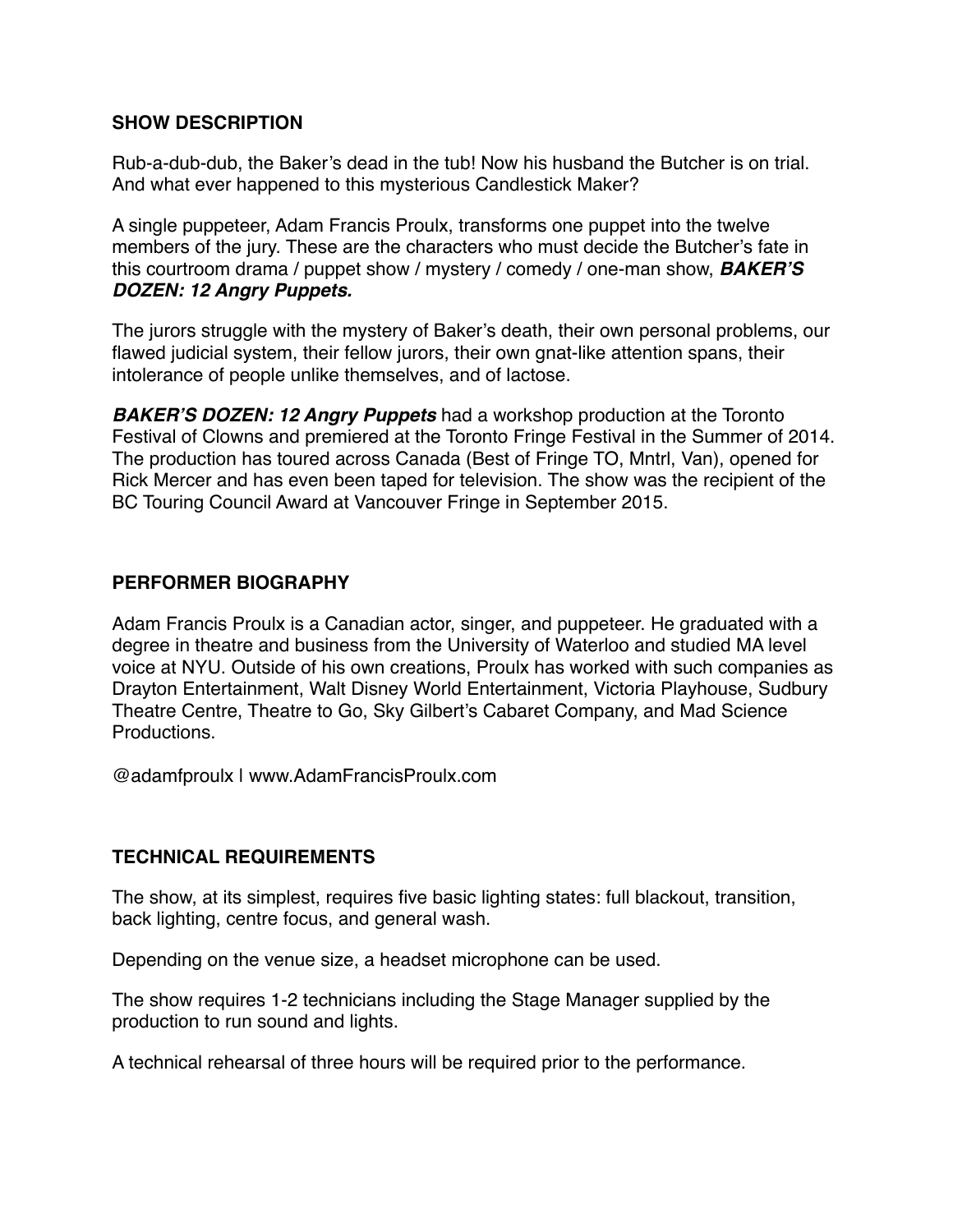#### **AUDIENCE SUITABILITY**

Generally, the show is marketed as 14+. Potential triggers include sexual and LGBT themes and limited colourful language (fuck, shit, fag, dyke). The show can be performed with less swearing upon request… but it's still about a murder in a bathtub.

**PRESS**

"★★★★" *- Torontoist*

**"Each character is brilliantly crafted and possessed of humour and insight as different from every other character as up is from down."** *- Xtra Magazine*

> **"Proulx gives a true tour-de-force performance."** -Crew Magazine

**"With humour, wit, and incredibly strong characterization, Adam Francis Proulx brings each of the 12 jurors to life, in puppet form. With a gentle touch, he raises questions about our duty to the justice system, and to ideas of justice generally."**  *-Staged in Toronto*

> **"Some of the best puppet work I've seen in a long time."**  *-VanCity Buzz, Daniel Chai*

**"...Proulx is a winning performer, and his puppets inventive and full of personality."** *- NOW Magazine, Glenn Sumi*

**"[Proulx's] metamorphosis into each new character, male, female, young, old, and Russian alike, is wizardry."** *- Montreal Rampage*

**"Proulx gives each character greater depth, toying with our expectations and tossing the stereotypes aside."** *- Xtra Magazine*

> **"This is not your children's puppet show."**  *- VanCity Buzz, Daniel Chai*

> > **"I laughed out loud - a lot."**  *- Georgia Straight, Kathleen Oliver*